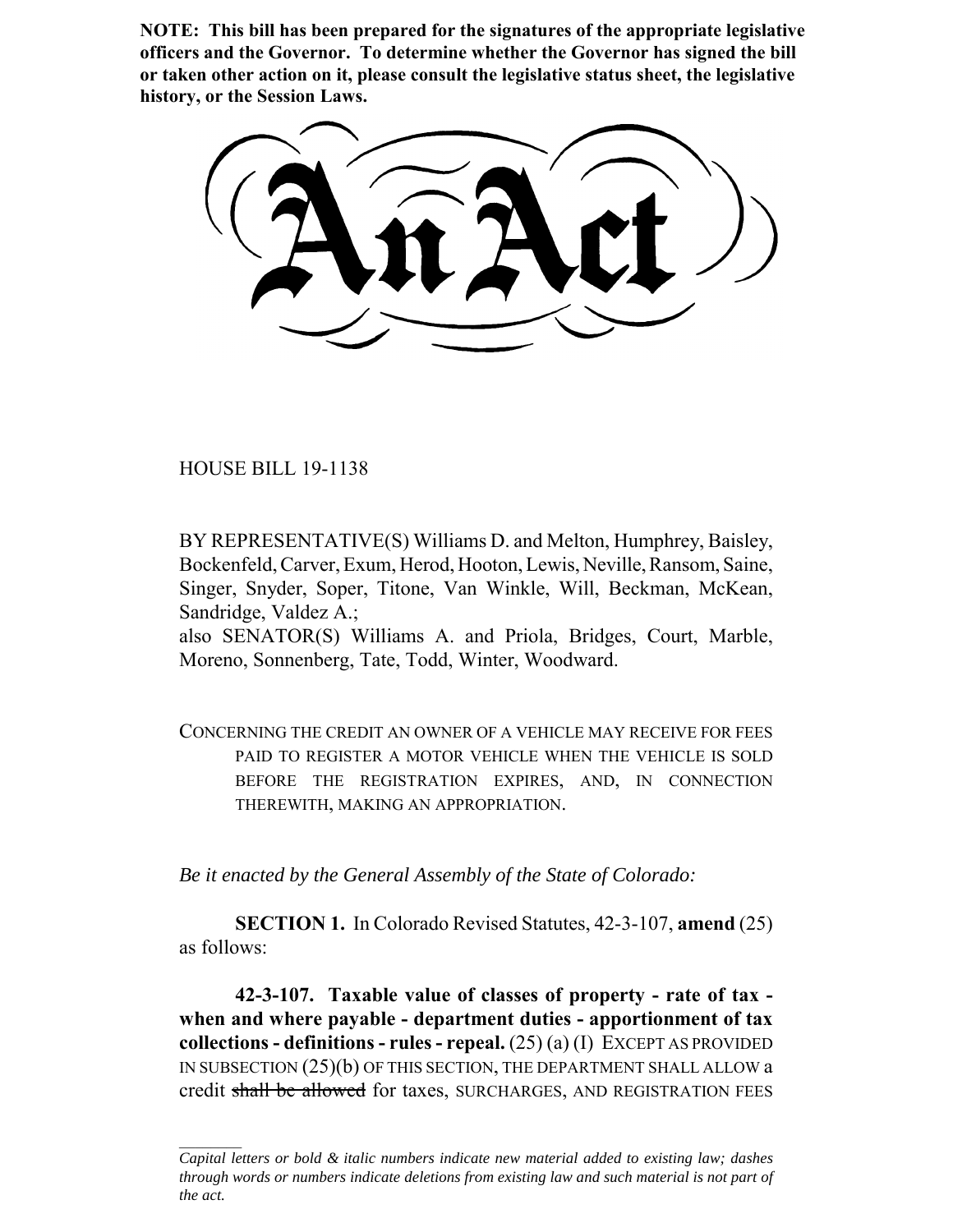paid on any item of Class A, Class B, Class C, Class D, or Class F personal property if the owner disposes of the vehicle during the registration period or if the owner converts the vehicle from any class of personal property to Class F property. The credit may apply to payments of taxes, SURCHARGES, AND REGISTRATION FEES on a subsequent application by the owner for registration of an item of Class A, Class B, Class C, Class D, or Class F personal property made during the registration period, or THE CREDIT may be assigned by the owner to the transferee of the property for which taxes, SURCHARGES, OR REGISTRATION FEES were paid; except that, when the transferee is a dealer in new or used vehicles, the transferee shall account to the owner for any assignment of the credit.

(II) The credit shall be AUTHORIZED BY THIS SUBSECTION  $(25)(a)$  IS prorated based on the number of months remaining in the registration period after the transfer, and CONVERSION TO CLASS F PERSONAL PROPERTY, OR disposal of the vehicle. The PRORATION calculation for the credit shall be determined by using the period beginning BEGINS with the first day of the month following the date of AFTER THE transfer, through CONVERSION TO CLASS F PERSONAL PROPERTY, OR DISPOSAL AND ENDS the last day of the month for the period for which the vehicle was registered.

(III) Specific ownership tax THE credit will be IS allowed only if the total ownership tax, SURCHARGE, AND REGISTRATION FEE credit due exceeds ten dollars.

(b) THE CREDIT AUTHORIZED IN SUBSECTION (25)(a) OF THIS SECTION DOES NOT APPLY TO FEES IMPOSED IN SECTIONS 42-3-301, 42-3-304 (5),(6), (7), (19), AND (22), 42-3-312, AND 42-3-313.

**SECTION 2.** In Colorado Revised Statutes, 42-3-115, **repeal** (1) as follows:

**42-3-115. Registration upon transfer.** (1) Whenever the owner of a motor vehicle registered under this article transfers or assigns the owner's title or interest, the registration of such vehicle shall expire, and such owner shall remove the number plates. The owner, upon applying for registration in such owner's name during the same registration period of another motor vehicle, may receive credit upon the fees due for such new registration for such portion of the fees paid for the cancelled registration as the department may determine to be proper and proportionate to the unexpired part of the

PAGE 2-HOUSE BILL 19-1138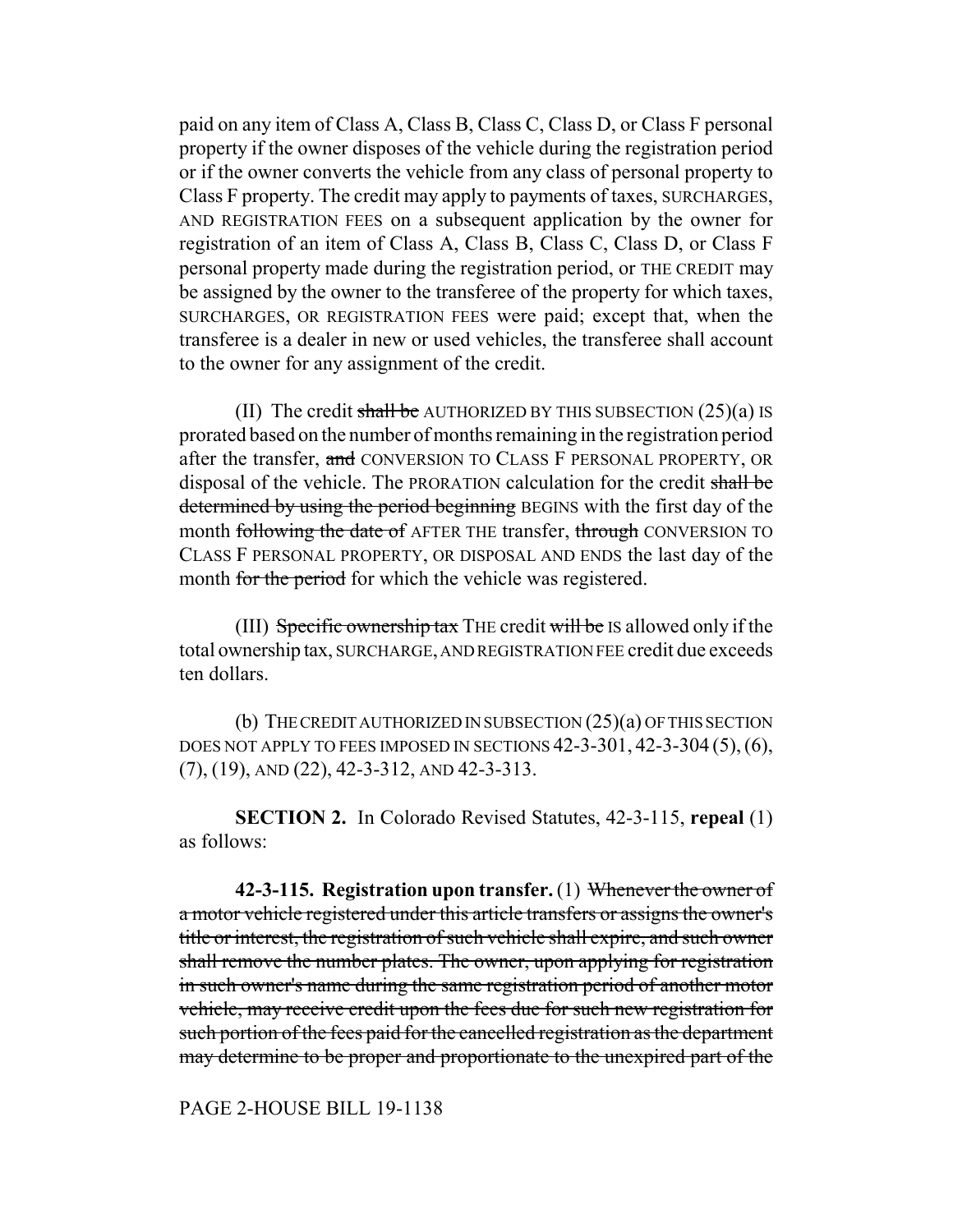original term of registration. A transfer fee of one dollar shall be paid in all cases.

**SECTION 3. Appropriation.** For the 2019-20 state fiscal year, \$7,200 is appropriated to the department of revenue for use by the division of motor vehicles. This appropriation is from the Colorado DRIVES vehicle services account in the highway users tax fund created in section 42-1-211  $(2)(b)(I)$ , C.R.S. To implement this act, the division may use this appropriation for DRIVES maintenance and support.

**SECTION 4. Act subject to petition - effective date applicability.** (1) This act takes effect January 1, 2020; except that, if a referendum petition is filed pursuant to section 1 (3) of article V of the state constitution against this act or an item, section, or part of this act within the ninety-day period after final adjournment of the general assembly, then the act, item, section, or part will not take effect unless approved by the people at the general election to be held in November 2020 and, in such case, will take effect on the date of the official declaration of the vote thereon by the governor.